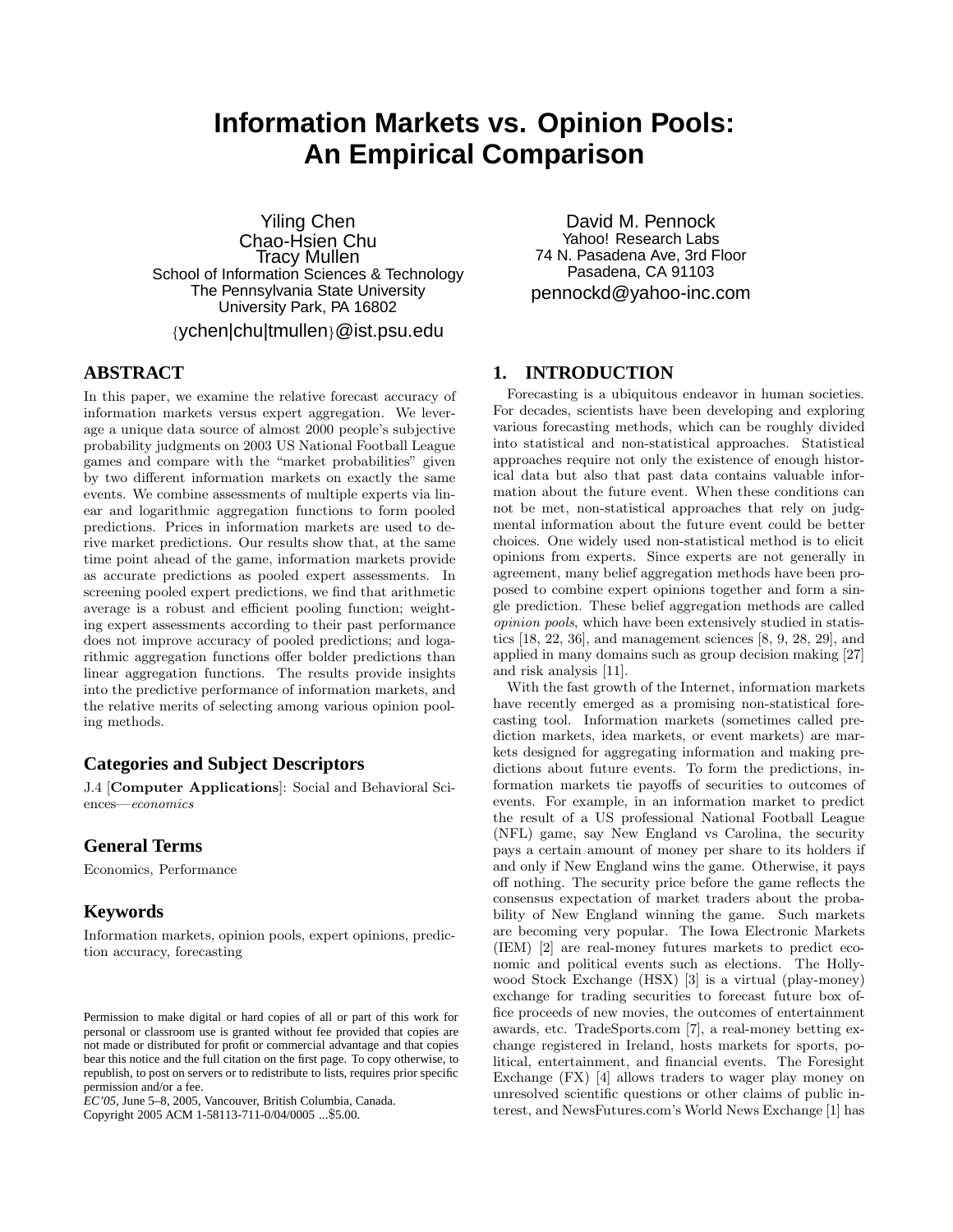popular sports and financial betting markets, also grounded in a play-money currency.

Despite the popularity of information markets, one of the most important questions to ask is: how accurately can information markets predict? Previous research in general shows that information markets are remarkably accurate. The political election markets at IEM predict the election outcomes better than polls [14, 15, 16, 17]. Prices in HSX and FX have been found to give as accurate or more accurate predictions than judgment of individual experts [31, 32, 35]. However, information markets have not been calibrated against opinion pools, except for Servan-Schreiber et. al [34], in which the authors compare two information markets against arithmetic average of expert opinions. Since information markets, in nature, offer an adaptive and selforganized mechanism to aggregate opinions of market participants, it is interesting to compare them with existing opinion pooling methods, to evaluate the performance of information markets from another perspective. The comparison will provide beneficial guidance for practitioners to choose the most appropriate method for their needs.

This paper contributes to the literature in two ways: (1) As an initial attempt to compare information markets with opinion pools of multiple experts, it leads to a better understanding of information markets and their promise as an alternative institution for obtaining accurate forecasts (2) In screening opinion pools to be used in the comparison, we cast insights into relative performances of different opinion pools. In terms of prediction accuracy, we compare two information markets with several linear and logarithmic opinion pools (LinOP and LogOP) at predicting the results of NFL games. Our results show that at the same time point ahead of the game, information markets provide as accurate predictions as our carefully selected opinion pools. In selecting the opinion pools to be used in our comparison, we find that arithmetic average is a robust and efficient pooling function; weighting expert assessments according to their past performances does not improve the prediction accuracy of opinion pools; and LogOP offers bolder predictions than LinOP. The remainder of the paper is organized as follows. Section 2 reviews popular opinion pooling methods. Section 3 introduces the basics of information markets. Data sets and our analysis methods are described in Section 4. We present results and analysis in Section 5, followed by conclusions in Section 6.

# **2. REVIEW OF OPINION POOLS**

Clemen and Winkler [11] classify opinion pooling methods into two broad categories: mathematical approaches and behavioral approaches. In mathematical approaches, the opinions of individual experts are expressed as subjective probability distributions over outcomes of an uncertain event. They are combined through various mathematical methods to form an aggregated probability distribution. Genest and Zidek [22] and French [18] provide comprehensive reviews of mathematical approaches. Mathematical approaches can be further distinguished into axiomatic approaches and Bayesian approaches. Axiomatic approaches apply prespecified functions that map expert opinions, expressed as a set of individual probability distributions, to a single aggregated probability distribution. These pooling functions are justified using axioms or certain desirable properties. Two of the most common pooling functions are the *linear opinion pool* (LinOP) and the *logarithmic opinion pool* (LogOP). Using LinOP, the aggregate probability distribution is a weighted arithmetic mean of individual probability distributions:

$$
p(\theta) = \sum_{i=1}^{n} w_i p_i(\theta),
$$
 (1)

where  $p_i(\theta)$  is expert *i*'s probability distribution of uncertain event  $\theta$ ,  $p(\theta)$  represents the aggregate probability distribution, w*i*'s are weights for experts, which are usually nonnegative and sum to 1, and  $n$  is the number of experts. Using LogOP, the aggregate probability distribution is a weighted geometric mean of individual probability distributions:

$$
p(\theta) = k \prod_{i=1}^{n} p_i(\theta)^{w_i}, \qquad (2)
$$

where  $k$  is a normalization constant to ensure that the pooled opinion is a probability distribution. Other axiomatic pooling methods often are extensions of LinOP [20], LogOP [21], or both [12]. Winkler [37] and Morris [27, 28] establish the early framework of Bayesian aggregation methods. Bayesian approaches assume as if there is a decision maker who has a prior probability distribution over event  $\theta$  and a likelihood function over expert opinions given the event. This decision maker takes expert opinions as evidence and updates its priors over the event and opinions according to Bayes rule. The resulted posterior probability distribution of  $\theta$  is the pooled opinion.

Behavioral approaches have been widely studied in the field of group decision making and organizational behavior. The important assumption of behavioral approaches is that, through exchanging opinions or information, experts can eventually reach an equilibrium where further interaction won't change their opinions. One of the best known behavioral approaches is the Delphi technique [26].

Each approach has its pros and cons. Axiomatic approaches are easy to use. But they don't have a normative basis to choose weights. In addition, several impossibility results (e.g., Genest [19]) show that no aggregation function can satisfy all desired properties of an opinion pool, unless the pooled opinion degenerates to a single individual opinion, which effectively implies a dictator. Bayesian approaches are nicely based on the normative Bayesian framework. However, it is sometimes frustratingly difficult to apply because it requires either (1) constructing an obscenely complex joint prior over the event and opinions (often impractical even in terms of storage / space complexity, not to mention from an elicitation standpoint) or (2) making strong assumptions about the prior, like conditional independence of experts. Behavior approaches allow experts to dynamically improve their information and revise their opinions during interactions, but many of them are not fixed or completely specified, and can't guarantee convergence or repeatability.

## **3. HOW INFORMATIONMARKETSWORK**

Much of the enthusiasm for information markets stems from Hayek hypothesis [24] and efficient market hypothesis [13]. Hayek, in his classic critique of central planning in 1940's, claims that the price system in a competitive market is a very efficient mechanism to aggregate dispersed information among market participants. The efficient market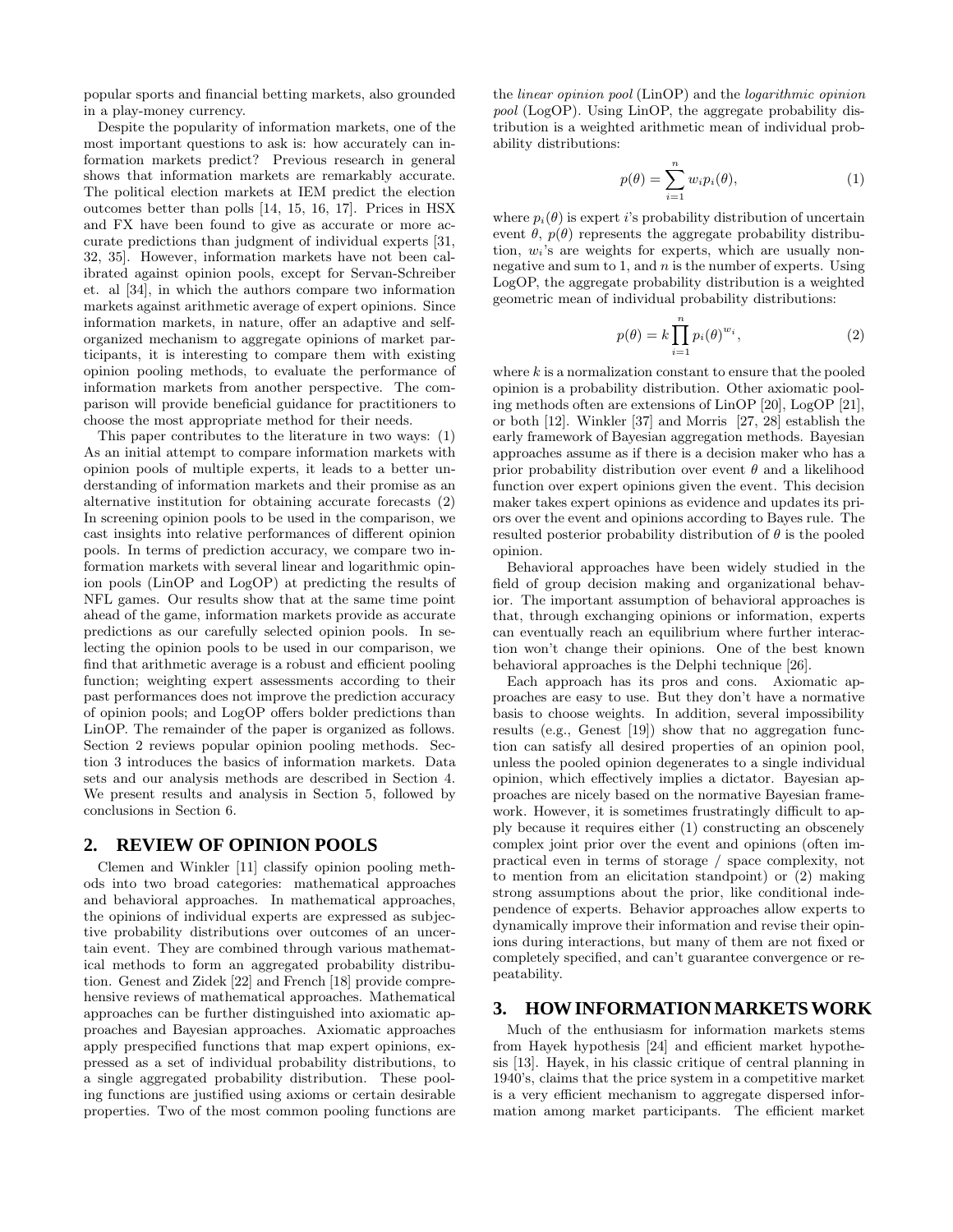hypothesis further states that, in an efficient market, the price of a security almost instantly incorporates all available information. The market price summarizes all relevant information across traders, hence is the market participants' consensus expectation about the future value of the security. Empirical evidence supports both hypotheses to a large extent [23, 25, 33]. Thus, when associating the value of a security with the outcome of an uncertain future event, market price, by revealing the consensus expectation of the security value, can indirectly predict the outcome of the event. This idea gives rise to information markets.

For example, if we want to predict which team will win the NFL game between New England and Carolina, an information market can trade a security "\$100 if New England defeats Carolina", whose payoff per share at the end of the game is specified as follow:

> -\$100 if New England wins the game; \$0 otherwise.

The security price should roughly equal the expected payoff of the security in an efficient market. The time value of money usually can be ignored because the duration of most information markets is short. Assuming exposure to risk is roughly equal for both outcomes, or that there are sufficient effectively risk-neutral speculators in the market, the price should not be biased by the risk attitudes of various players in the market. Thus,

$$
p = \Pr(Patriots win) \times 100 + [1 - \Pr(Patriots win)] \times 0,
$$

where  $p$  is the price of the security "\$100 if New England defeats Carolina" and Pr(*Patriots win*) is the probability that New England will win the game. Observing the security price p before the game, we can derive Pr(*Patriots win*), which is the market participants' collective prediction about how likely it is that New England will win the game.

The above security is a *winner-takes-all* contract. It is used when the event to be predicted is a discrete random variable with disjoint outcomes (in this case binary). Its price predicts the probability that a specific outcome will be realized. When the outcome of a prediction problem can be any value in a continuous interval, we can design a security that pays its holder proportional to the realized value. This kind of security is what Wolfers and Zitzewitz [38] called an *index* contract. It predicts the expected value of a future outcome. Many other aspects of a future event such as median value of outcome can also be predicted in information markets by designing and trading different securities. Wolfers and Zitzewitz [38] provide a summary of the main types of securities traded in information markets and what statistical properties they can predict. In practice, conceiving a security for a prediction problem is only one of the many decisions in designing an effective information market. Spann and Skiera [35] propose an initial framework for designing information markets.

## **4. DESIGN OF ANALYSIS**

#### **4.1 Data Sets**

Our data sets cover 210 NFL games held between September 28th, 2003 and December 28th, 2003. NFL games are very suitable for our purposes because: (1) two online exchanges and one online prediction contest already exist that provide data on both information markets and the opinions of self-identified experts for the same set of games; (2) the popularity of NFL games in the United States provides natural incentives for people to participate in information markets and/or the contest, which increases liquidity of information markets and improves the quality and number of opinions in the contest; (3) intense media coverage and analysis of the profiles and strengths of teams and individual players provide the public with much information so that participants of information markets and the contest can be viewed as knowledgeable regarding to the forecasting goal.

Information market data was acquired, by using a specially designed crawler program, from TradeSports.com's Football-NFL markets [7] and NewsFutures.com's Sports Exchange [1]. For each NFL game, both TradeSports and NewsFutures have a winner-takes-all information market to predict the game outcome. We introduce the design of the two markets according to Spann and Skiera's three steps for designing an information market [35] as below.

- *•* **Choice of forecasting goal:** Markets at both Trade-Sports and NewsFutures aim at predicting which one of the two teams will win a NFL football game. They trade similar winner-takes-all securities that pay off 100 if a team wins the game and 0 if it loses the game. Small differences exist in how they deal with ties. In the case of a tie, TradeSports will unwind all trades that occurred and refund all exchange fees, but the security is worth 50 in NewsFutures. Since the probability of a tie is usually very low (much less the 1%), prices at both markets effectively represent the market participants' consensus assessment of the probability that the team will win.
- *•* **Incentive for participation and information revelation:** TradeSports and NewsFutures use different incentives for participation and information revelation. TradeSports is a real-money exchange. A trader needs to open and fund an account with a minimum of \$100 to participate in the market. Both profits and losses can occur as a result of trading activity. On the contrary, a trader can register at NewsFutures for free and get 2000 units of Sport Exchange virtual money at the time of registration. Traders at NewsFutures will not incur any real financial loss. They can accumulate virtual money by trading securities. The virtual money can then be used to bid for a few real prizes at News-Futures' online shop.
- *•* **Financial market design:** Both markets at Trade-Sports and NewsFutures use the continuous double auction as their trading mechanism. TradeSports charges a small fee on each security transaction and expiry, while NewsFutures does not.

We can see that the main difference between two information markets is real money vs. virtual money. Servan-Schreiber et. al [34] have compared the effect of money on the performance of the two information markets and concluded that the prediction accuracy of the two markets are at about the same level. Not intending to compare these two markets, we still use both markets in our analysis to ensure that our findings are not accidental.

We obtain the opinions of 1966 self-identified experts for NFL games from the ProbabilityFootball online contest [5],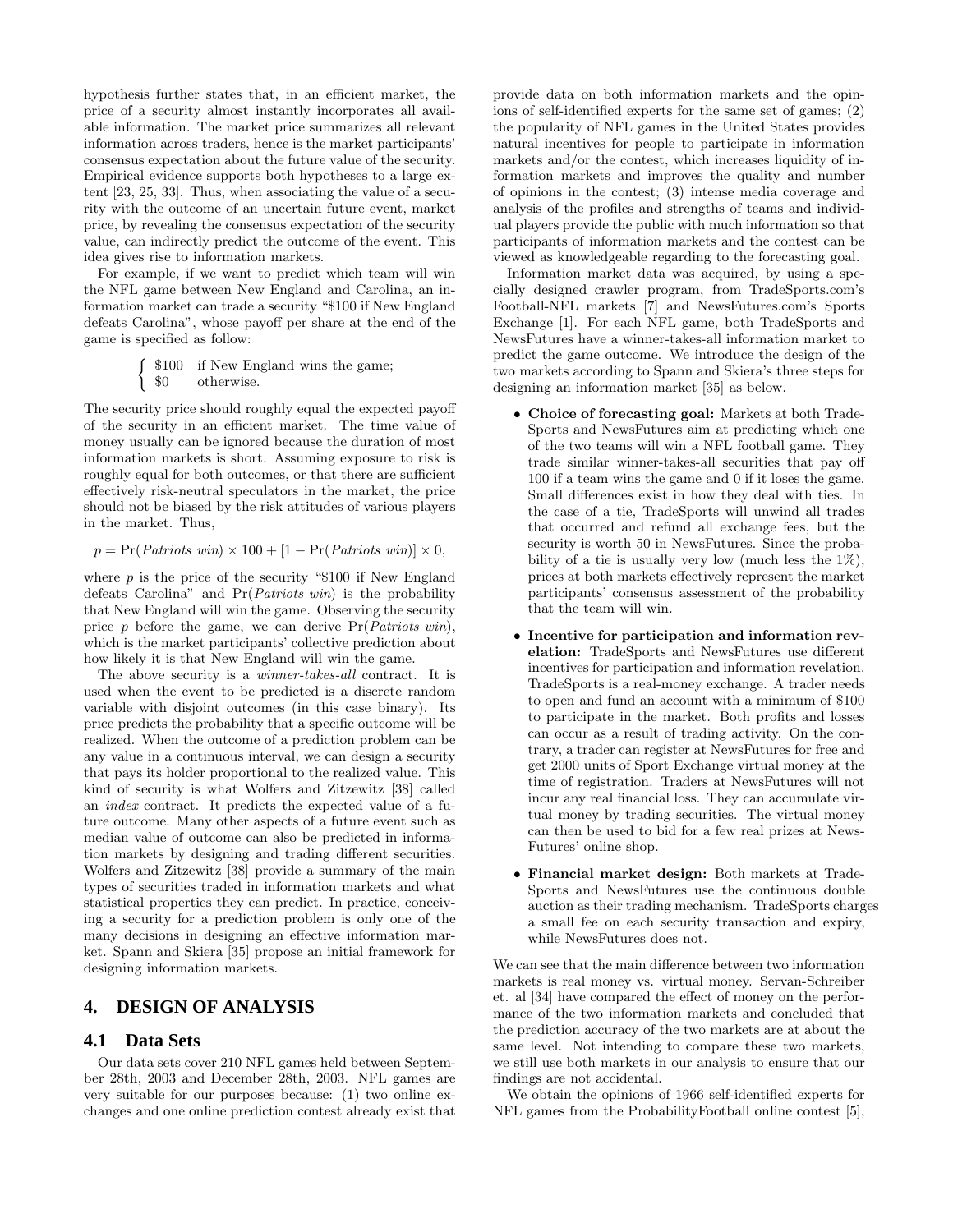one of several ProbabilitySports contests [6]. The contest is free to enter. Participants of the contest are asked to enter their subjective probability that a team will win a game by noon on the day of the game. Importantly, the contest evaluates the participants' performance via the quadratic scoring rule:

$$
s = 100 - 400 \times Prob\_Lose^2,
$$
 (3)

where s represents the score that a participant earns for the game, and *Prob Lose* is the probability that the participant assigns to the actual losing team. The quadratic score is one of a family of so-called *proper* scoring rules that have the property that an expert's expected score is maximized when the expert reports probabilities truthfully. For example, for a game team A vs team B, if a player assigns 0.5 to both team A and B, his/her score for the game is 0 no matter which team wins. If he/she assigns 0.8 to team A and 0.2 to team B, showing that he is confident in team A's winning, he/she will score 84 points for the game if team A wins, and lose 156 points if team B wins. This quadratic scoring rule rewards bold predictions that are right, but penalizes bold predictions that turn out to be wrong. The top players, measured by accumulated scores over all games, win the prizes of the contest. The suggested strategy at the contest website is "to make picks for each game that match, as closely as possible, the probabilities that each team will win". This strategy is correct if the participant seeks to maximize expected score. However, as prizes are awarded only to the top few winners, participants goals are to maximize the probability of winning, not maximize expected score, resulting in a slightly different and more risk-seeking optimization.<sup>1</sup> Still, as far as we are aware, this data offers the closest thing available to true subjective probability judgments from so many people over so many public events that have corresponding information markets.

#### **4.2 Methods of Analysis**

In order to compare the prediction accuracy of information markets and that of opinion pools, we proceed to derive predictions from market data of TradeSports and NewsFutures, form pooled opinions using expert data from ProbabilityFootball contest, and specify the performance measures to be used.

#### *4.2.1 Deriving Predictions*

For information markets, deriving predictions is straightforward. We can take the security price and divide it by 100 to get the market's prediction of the probability that a team will win. To match the time when participants at the ProbabilityFootball contest are required to report their probability assessments, we derive predictions using the last trade price before noon on the day of the game. For more than half of the games, this time is only about an hour earlier than the game starting time, while it is several hours earlier for other games. Two sets of market predictions are derived:

- *•* NF: Prediction equals NewsFutures' last trade price before noon of the game day divided by 100.
- *•* TS: Prediction equals TradeSports' last trade price before noon of the game day divided by 100.

<sup>1</sup>Ideally, prizes would be awarded by lottery in proportion to accumulated score.

We apply LinOP and LogOP to ProbabilityFootball data to obtain aggregate expert predictions. The reason that we do not consider other aggregation methods include: (1) data from ProbabilityFootball is only suitable for mathematical pooling methods—we can rule out behavioral approaches, (2) Bayesian aggregation requires us to make assumptions about the prior probability distribution of game outcomes and the likelihood function of expert opinions: given the large number of games and participants, making reasonable assumptions is difficult, and (3) for axiomatic approaches, previous research has shown that simpler aggregation methods often perform better than more complex methods [11]. Because the output of LogOP is indeterminate if there are probability assessments of both 0 and 1 (and because assessments of 0 and 1 are dictatorial using LogOP), we add a small number 0.01 to an expert opinion if it is 0, and subtract 0.01 from it if it is 1.

In pooling opinions, we consider two influencing factors: weights of experts and number of expert opinions to be pooled. For weights of experts, we experiment with equal weights and performance-based weights. The performancebased weights are determined according to previous accumulated score in the contest. The score for each game is calculated according to equation 3, the scoring rule used in the ProbabilityFootball contest. For the first week, since no previous scores are available, we choose equal weights. For later weeks, we calculate accumulated past scores for each player. Because the cumulative scores can be negative, we shift everyone's score if needed to ensure the weights are non-negative. Thus,

$$
w_i = \frac{cumulative\_score_i + shift}{\sum_{j=1}^{n} (cumulative\_score_j + shift)}.\tag{4}
$$

where *shift* equals 0 if the smallest *cumulative score<sub>i</sub>* is non-negative, and equals the absolute value of the smallest cumulative score*<sup>j</sup>* otherwise. For simplicity, we call performance-weighted opinion pool as weighted, and equally weighted opinion pool as unweighted. We will use them interchangeably in the remaining of the paper.

**Table 1: Pooled Expert Predictions**

| $Lin-All-u$<br>Unweighted (equally weighted) LinOP    |                                     |
|-------------------------------------------------------|-------------------------------------|
| of all experts.                                       |                                     |
| $Lin-All-w$<br>2<br>Weighted<br>LinOP of all experts. | (performance-weighted)              |
| 3<br>Lin-n-u<br>with $n$ experts.                     | Unweighted (equally weighted) LinOP |
| Lin-n-w<br>Weighted<br>4<br>LinOP with $n$ experts.   | (performance-weighted)              |
| $Log-All-u$<br>5<br>of all experts.                   | Unweighted (equally weighted) LogOP |
| 6<br>$Log-All-w$<br>gOP of all experts.               | Weighted (performance-weighted) Lo- |
| 7<br>$Log-n-u$<br>with $n$ experts.                   | Unweighted (equally weighted) LogOP |
| 8<br>$Log-n-w$<br>$gOP$ with <i>n</i> experts.        | Weighted (performance-weighted) Lo- |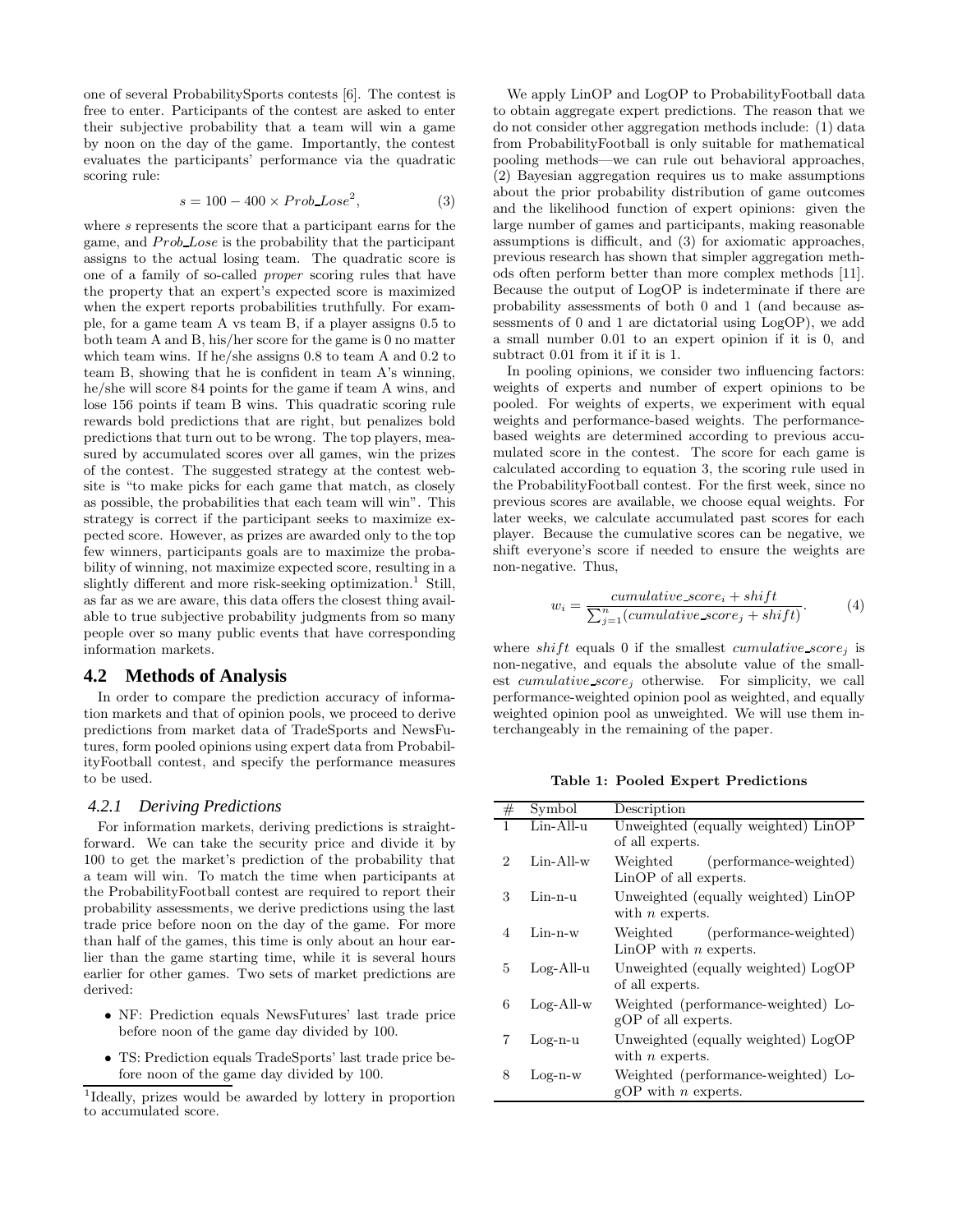As for the number of opinions used in an opinion pool, we form different opinion pools with different number of experts. Only the best performing experts are selected. For example, to form an opinion pool with 20 expert opinions, we choose the top 20 participants. Since there is no performance record for the first week, we use opinions of all participants in the first week. For week 2, we select opinions of 20 individuals whose scores in the first week are among the top 20. For week 3, 20 individuals whose cumulative scores of week 1 and 2 are among the top 20s are selected. Experts are chosen in a similar way for later weeks. Thus, the top 20 participants can change from week to week.

The possible opinion pools, varied in pooling functions, weighting methods, and number of expert opinions, are shown in Table 1. "Lin" represents linear, and "Log" represents Logarithmic. "n" is the number of expert opinions that are pooled, and "All" indicates that all opinions are combined. We use "u" to symbolize unweighted (equally weighted) opinion pools. "w" is used for weighted (performance-weighted) opinion pools. Lin-All-u, the equally weighted LinOP with all participants, is basically the arithmetic mean of all participants' opinions. Log-All-u is simply the geometric mean of all opinions.

When a participant did not enter a prediction for a particular game, that participant was removed from the opinion pool for that game. This contrasts with the "Probability-Football average" reported on the contest website and used by Servan-Schreiber et. al [34], where unreported predictions were converted to 0.5 probability predictions.

#### *4.2.2 Performance Measures*

We use four common metrics to assess prediction accuracy of information markets and opinion pools. These measures have been used by Servan-Schreiber et. al [34] in evaluating the prediction accuracy of information markets.

1. Absolute  $Error = Prob\_lose$ ,

where  $Prob\_Loss$  is the probability assigned to the eventual losing team. Absolute error simply measures the difference between a perfect prediction (1 for winning team) and the actual prediction. A prediction with lower absolute error is more accurate.

2. Squared  $Error = Prob\_lose^2$ .

Squared error is one of the mostly used metrics in evaluating forecasting accuracy. A prediction with lower squared error is more accurate.

3. Quadratic  $Score = 100 - 400 \times (Prob\_Loss^2)$ .

Quadratic score is a linear transformation of squared error. We include it in our analysis because it is the scoring function that is used in the ProbabilityFootball contest. Quadratic score can be negative. A prediction with higher quadratic score is more accurate.

4. Logarithmic  $Score = log(Prob\ Win),$ 

where  $Prob W$  in is the probability assigned to the eventual winning team. The logarithmic score, like the quadratic score, is a proper scoring rule. A prediction with higher (less negative) logarithmic score is more accurate.

# **5. EMPIRICAL RESULTS**

## **5.1 Performance of Opinion Pools**

Depending on how many opinions are used, there can be numerous different opinion pools. We first examine the effect of number of opinions on prediction accuracy by forming opinion pools with the number of expert opinions varying from 1 to 960. In the ProbabilityFootball Competition, not all 1966 registered participants provide their probability assessments for every game. 960 is the smallest number of participants for all games. For each game, we sort experts according to their accumulated quadratic score in previous weeks. Predictions of the best performing *n* participants are picked to form an opinion pool with n experts.

Figure 1 shows the prediction accuracy of LinOP and LogOP in terms of mean values of four performance measures across all 210 games. We can see the following trends in the figure.

- 1. Unweighted opinion pools and performance-weighted opinion pools have similar levels of prediction accuracy, especially for LinOP.
- 2. For LinOP, increasing the number of experts in general increases or keeps the same the level of prediction accuracy. When there are more than 200 experts, the prediction accuracy of LinOP is stable regarding the number of experts.
- 3. LogOP seems more accurate than LinOP in terms of mean absolute error. But, using all other performance measures, LinOP outperforms LogOP.
- 4. For LogOP, increasing the number of experts increases the prediction accuracy at the beginning. But the curves (including the points with all experts) for mean squared error, mean quadratic score, and mean logarithmic score have slight bell shapes, which represent a decrease in prediction accuracy when the number of experts is too large. The curves for mean absolute error, on the other hand, show a consistent increase of accuracy.

The first and second trend above imply that when using LinOP, the simplest way, which has good prediction accuracy, is to average the opinions of every expert. Weighting does not seem to improve performance. Selecting experts according to past performance also does not help. It is a very interesting observation that even if many participants of the ProbabilityFootball contest do not provide accurate individual predictions (they have negative quadratic scores in the contest), including their opinions into the opinion pool still increases the prediction accuracy. One explanation of this phenomena could be that biases of individual judgment can offset with each other when opinions are diverse, which makes the pooled prediction more accurate.

The third trend presents a controversy. The relative prediction accuracy of LogOP and LinOP flips when using different accuracy measures. To investigate this disagreement, we plot the absolute error of Log-All-u and Lin-All-u for each game in Figure 2. When the absolute error of an opinion pool for a game is less than 0.5, it means that the team favored by the opinion pool wins the game. If it is greater than 0.5, the underdog wins. Compared with Lin-All-u, Log-All-u has lower absolute error when it is less than 0.5, and greater absoluter error when it is greater than 0.5, which indicates that predictions of Log-All-u are bolder, more close to 0 or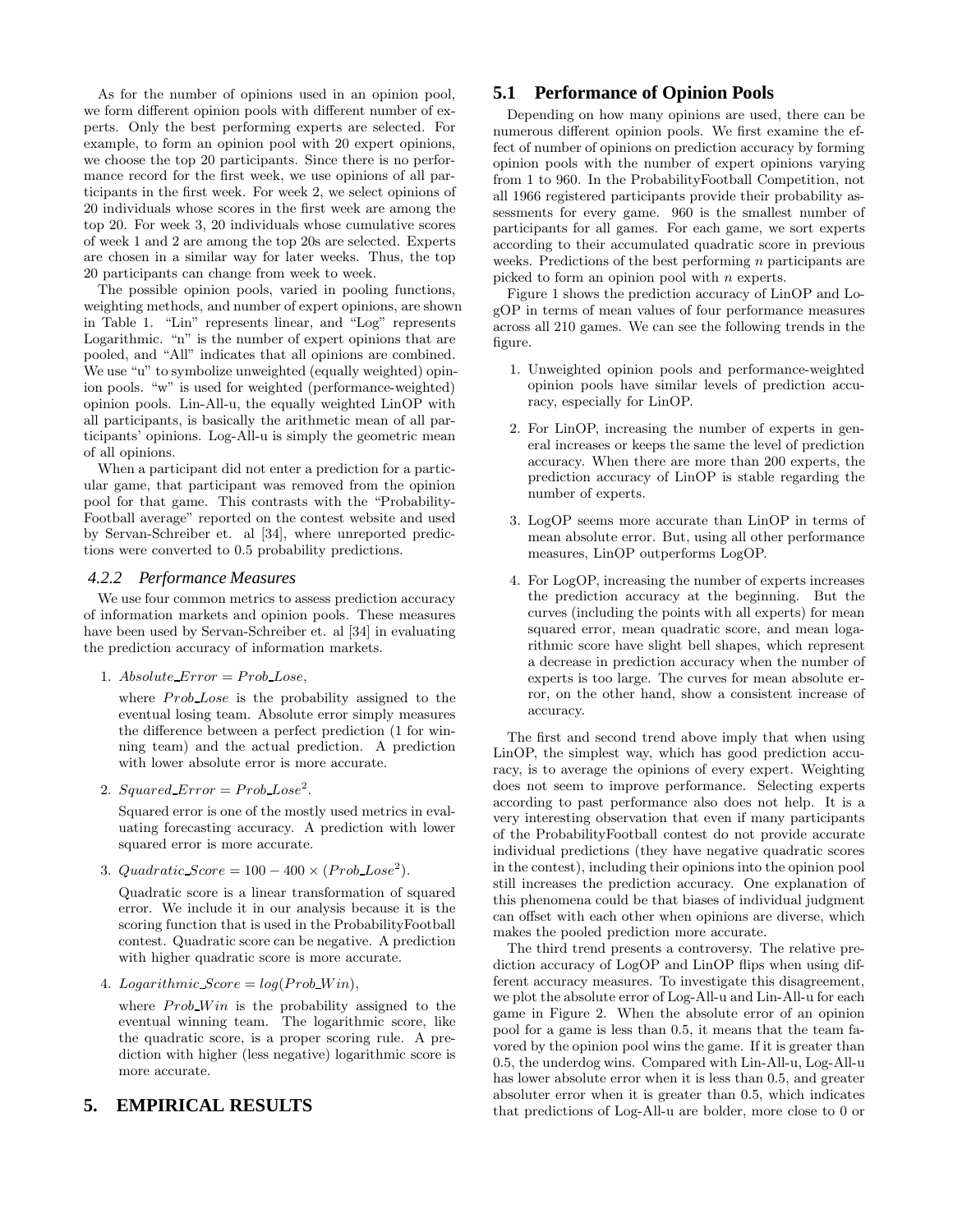

**Figure 1: Prediction Accuracy of Opinion Pools**

1, than those of Lin-All-u. This is due to the nature of linear and logarithmic aggregating functions. Because squared error, quadratic score, and logarithmic score all penalize bold predictions that are wrong, LogOP is less accurate when measured in these terms.

Similar reasoning accounts for the fourth trend. When there are more than 500 experts, increasing number of experts used in LogOP improves the prediction accuracy measured by absolute error, but worsens the accuracy measured by the other three metrics. Examining expert opinions, we find that participants who rank lower are more frequent in offering extreme probability assessments (0 or 1) than those ranking high in the list. When we increase the number of experts in an opinion pool, we are incorporating more extreme predictions into it. The resulting LogOP is bolder, and hence has higher mean squared error and lower mean quadratic score and mean logarithmic score.

#### **5.2 Comparison of Information Markets and Opinion Pools**

Through the first screening of various opinion pools, we select Lin-All-u, Log-All-u, Log-All-w, and Log-200-u to compare with predictions from information markets. Lin-All-u as shown in Figure 1 can represent what LinOP can achieve. However, the performance of LogOP is not consistent when evaluated using different metrics. Log-All-u and Log-All-w offer either the best or the worst predictions. Log-200-u, the LogOP with the 200 top performing experts, provides more stable predictions. We use all of the three to stand for the performance of LogOP in our later comparison.

If a prediction of the probability that a team will win a game, either from an opinion pool or an information market, is higher than 0.5, we say that the team is the predicted favorite for the game. Table 2 presents the number and percentage of games that predicted favorites actually win, out of a total of 210 games. All four opinion pools correctly predict a similar number and percentage of games as NF and TS. Since NF, TS, and the four opinion pools form their predictions using information available at noon of the game day, information markets and opinion pools have comparable potential at the same time point.

We then take a closer look at prediction accuracy of information markets and opinion pools using the four performance measures. Table 3 displays mean values of these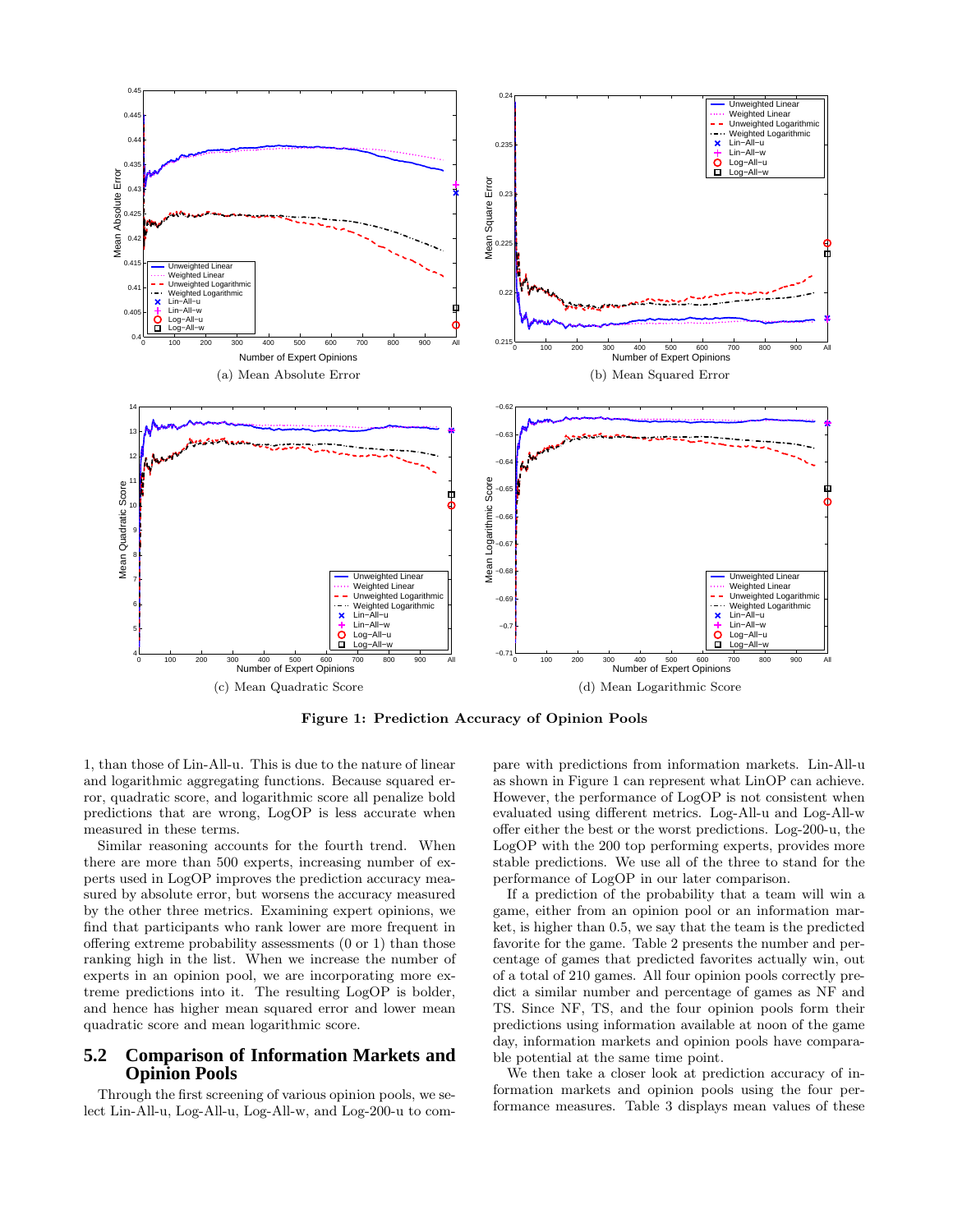**Table 2: Number and Percentage of Games that Predicted Favorites Win**

|                                          | NF  | TS. |     |           | $Lin-All-u$ $Log-All-u$ $Log-All-w$ $Log-200-u$ |           |
|------------------------------------------|-----|-----|-----|-----------|-------------------------------------------------|-----------|
| Number                                   | 142 | 137 | 144 | 144       | 143                                             | 141       |
| Percentage $67.62\%$ $65.24\%$ $68.57\%$ |     |     |     | $68.57\%$ | 68.10\%                                         | $67.14\%$ |

|                                                                               | Absolute Error | Squared Error | Quadratic Score | Logarithmic Score |  |  |
|-------------------------------------------------------------------------------|----------------|---------------|-----------------|-------------------|--|--|
| NF                                                                            | 0.4253         | 0.2114        | 15.4352         | $-0.6136$         |  |  |
|                                                                               | (0.0121)       | (0.0115)      | (4.6072)        | (0.0258)          |  |  |
| <b>TS</b>                                                                     | 0.4275         | 0.2118        | 15.2739         | $-0.6121$         |  |  |
|                                                                               | (0.0118)       | (0.0110)      | (4.3982)        | (0.0241)          |  |  |
|                                                                               | 0.4292         | 0.2174        | 13.0525         | $-0.6260$         |  |  |
| $Lin-All-u$                                                                   | (0.0126)       | (0.0120)      | (4.8088)        | (0.0268)          |  |  |
| $Log-All-u$                                                                   | 0.4024         | 0.2250        | 10.0099         | $-0.6546$         |  |  |
|                                                                               | (0.0173)       | (0.0166)      | (6.6594)        | (0.0418)          |  |  |
| $Log-All-w$                                                                   | 0.4059         | 0.2239        | 10.4491         | $-0.6497$         |  |  |
|                                                                               | (0.0168)       | (0.0161)      | (6.4440)        | (0.0398)          |  |  |
| $Log-200-u$                                                                   | 0.4266         | 0.2190        | 12.3868         | $-0.6319$         |  |  |
|                                                                               | (0.0133)       | (0.0127)      | (5.0764)        | (0.0295)          |  |  |
| $*N$ $\qquad$ $\qquad$<br>$\mathbf{1}$ $\mathbf{1}$ $\mathbf{1}$ $\mathbf{1}$ |                |               |                 |                   |  |  |

| Table 3: Mean of Prediction Accuracy Measures |
|-----------------------------------------------|
|-----------------------------------------------|

\*Numbers in parentheses are standard errors.

\*Best value for each metric is shown in **bold.**



**Figure 2: Absolute Error: Lin-All-u vs. Log-All-u**

measures over 210 games. Numbers in parentheses are standard errors, which estimate the standard deviation of the mean. To take into consideration of skewness of distributions, we also report median values of accuracy measures in Table 4. Judged by the mean values of accuracy measures in Table 3, all methods have similar accuracy levels, with NF and TS slightly better than the opinion pools. However, the median values of accuracy measures indicate that Log-All-u and Log-All-w are more accurate than all other predictions.

We employ the *randomization test* [30] to study whether the differences in prediction accuracy presented in Table 3 and Table 4 are statistically significant. The basic idea of randomization test is that, by randomly swapping predictions of two methods numerous times, an empirical distribution for the difference of prediction accuracy can be constructed. Using this empirical distribution, we are then able to evaluate at what confidence level the observed difference reflects a real difference. For example, the mean absolute error of NF is higher than that of Log-All-u by 0.0229, as shown in Table 3. To test whether this difference is statistically significant, we shuffle predictions from two methods, randomly label half of predictions as NF and the other half as Log-All-u, and compute the difference of mean absolute error of the newly formed NF and Log-All-u data. The above procedure is repeated 10,000 times. The 10,000 differences of mean absolute error results in an empirical distribution of the difference. Comparing our observed difference, 0.0229, with this distribution, we find that the observed difference is greater than 75.37% of the empirical differences. This leads us to conclude that the difference of mean absolute error between NF and Log-All-u is not statistically significant, if we choose the level of significance to be 0.05.

Table 5 and Table 6 are results of randomization test for mean and median differences respectively. Each cell of the table is for two different prediction methods, represented by name of the row and name of the column. The first lines of table cells are results for absolute error. The second, third, and forth lines are dedicated to squared error, quadratic score, and logarithmic score respectively. We can see that, in terms of mean values of accuracy measures, the differences of all methods are not statistically significant to any reasonable degree. When it comes to median values of prediction accuracy, Log-All-u outperforms Lin-All-u at a high confidence level.

These results indicate that differences in prediction accuracy between information markets and opinion pools are not statistically significant. This may seem to contradict the result of Servan-Schreiber et. al [34], in which NewsFutures's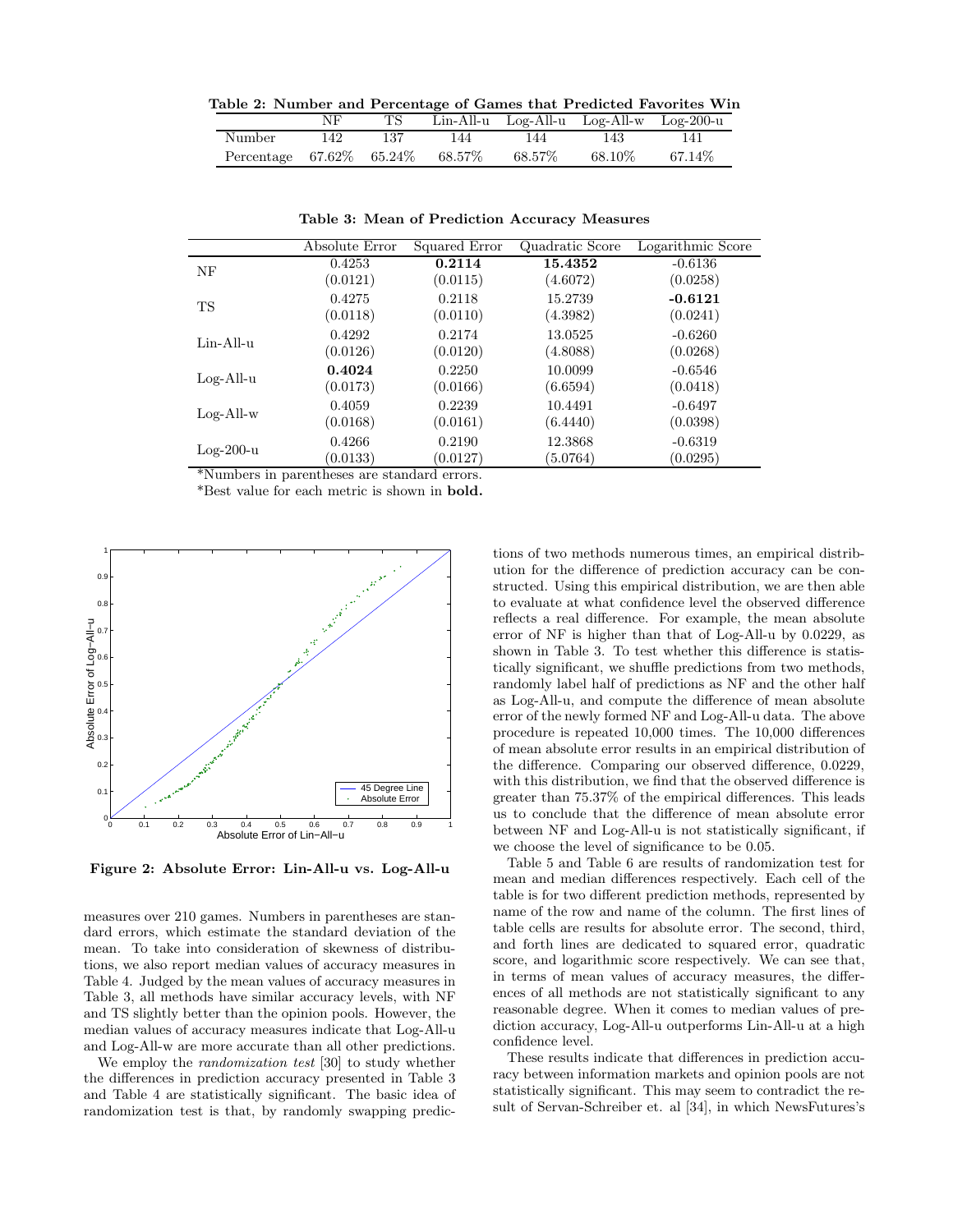|             | Absolute Error | Squared Error | Quadratic Score | Logarithmic Score |
|-------------|----------------|---------------|-----------------|-------------------|
| NF          | 0.3800         | 0.1444        | 42.2400         | $-0.4780$         |
| TS          | 0.4000         | 0.1600        | 36.0000         | $-0.5108$         |
| $Lin-All-u$ | 0.3639         | 0.1576        | 36.9755         | $-0.5057$         |
| $Log-All-u$ | 0.3417         | 0.1168        | 53.2894         | $-0.4181$         |
| $Log-All-w$ | 0.3498         | 0.1224        | 51.0486         | $-0.4305$         |
| $Log-200-u$ | 0.3996         | 0.1597        | 36.1300         | $-0.5101$         |

**Table 4: Median of Prediction Accuracy Measures**

\*Best value for each metric is shown in **bold.**

**Table 5: Statistical Confidence of Mean Differences in Prediction Accuracy**

|             | <b>TS</b> | $Lin-All-u$ | $Log-All-u$ | $Log-All-w$ | $Log-200-u$ |
|-------------|-----------|-------------|-------------|-------------|-------------|
| NF          | 8.92%     | 22.07%      | 75.37%      | 66.47\%     | 7.76\%      |
|             | $2.7\%$   | 17.90%      | 46.23%      | 42.33%      | 29.80%      |
|             | 2.38%     | 26.60%      | 50.74%      | 44.26%      | 32.24\%     |
|             | 2.99%     | 22.81\%     | 59.35%      | 56.21%      | 33.26\%     |
|             |           | 10.13%      | 77.79%      | 68.15%      | 4.35%       |
|             |           | 21.21\%     | 53.13\%     | 48.54\%     | 34.92\%     |
| TS          |           | 27.25%      | 53.65\%     | 44.90%      | 28.30\%     |
|             |           | 32.35%      | 57.89%      | 60.69%      | 38.84%      |
|             |           |             | 82.19%      | 68.86%      | 9.75%       |
| $Lin-All-u$ |           |             | 32.65%      | 20.19%      | 8.67%       |
|             |           |             | $28.91\%$   | 23.92\%     | $6.81\%$    |
|             |           |             | 44.17%      | 43.01%      | 17.36%      |
|             |           |             |             | 11.14%      | 72.49%      |
| $Log-All-u$ |           |             |             | 4.67%       | 23.21\%     |
|             |           |             |             | 3.32%       | 18.89%      |
|             |           |             |             | $5.25\%$    | 39.06%      |
| $Log-All-w$ |           |             |             |             | 69.89%      |
|             |           |             |             |             | 15.18%      |
|             |           |             |             |             | 18.30%      |
|             |           |             |             |             | 30.23%      |

\*In each table cell, row 1 accounts for absolute error, row 2 for squared error, row 3 for quadratic score, and row 4 for logarithmic score.

information markets have been shown to provide statistically significantly more accurate predictions than the (unweighted) average of all ProbabilityFootball opinions. The discrepancy emerges in dealing with missing data. Not all 1966 registered ProbabilityFootball participants offer probability assessments for each game. When a participant does not provide a probability assessment for a game, the contest considers their prediction as 0.5.. This makes sense in the context of the contest, since 0.5 always yields 0 quadratic score. The ProbabilityFootball average reported on the contest website and used by Servan-Schreiber et. al includes these 0.5 estimates. Instead, we remove participants from games that they do not provide assessments, pooling only the available opinions together. Our treatment increases the prediction accuracy of Lin-All-u significantly.

# **6. CONCLUSIONS**

With the fast growth of the Internet, information markets have recently emerged as an alternative tool for predicting future events. Previous research has shown that information

markets give as accurate or more accurate predictions than individual experts and polls. However, information markets, as an adaptive mechanism to aggregate different opinions of market participants, have not been calibrated against many belief aggregation methods. In this paper, we compare prediction accuracy of information markets with linear and logarithmic opinion pools (LinOP and LogOP) using predictions from two markets and 1966 individuals regarding the outcomes of 210 American football games during the 2003 NFL season. In screening for representative opinion pools to compare with information markets, we investigate the effect of weights and number of experts on prediction accuracy. Our results on both the comparison of information markets and opinion pools and the relative performance of different opinion pools are summarized as below.

1. At the same time point ahead of the events, information markets offer as accurate predictions as our selected opinion pools.

We have selected four opinion pools that can represent the prediction accuracy level that LinOP and LogOP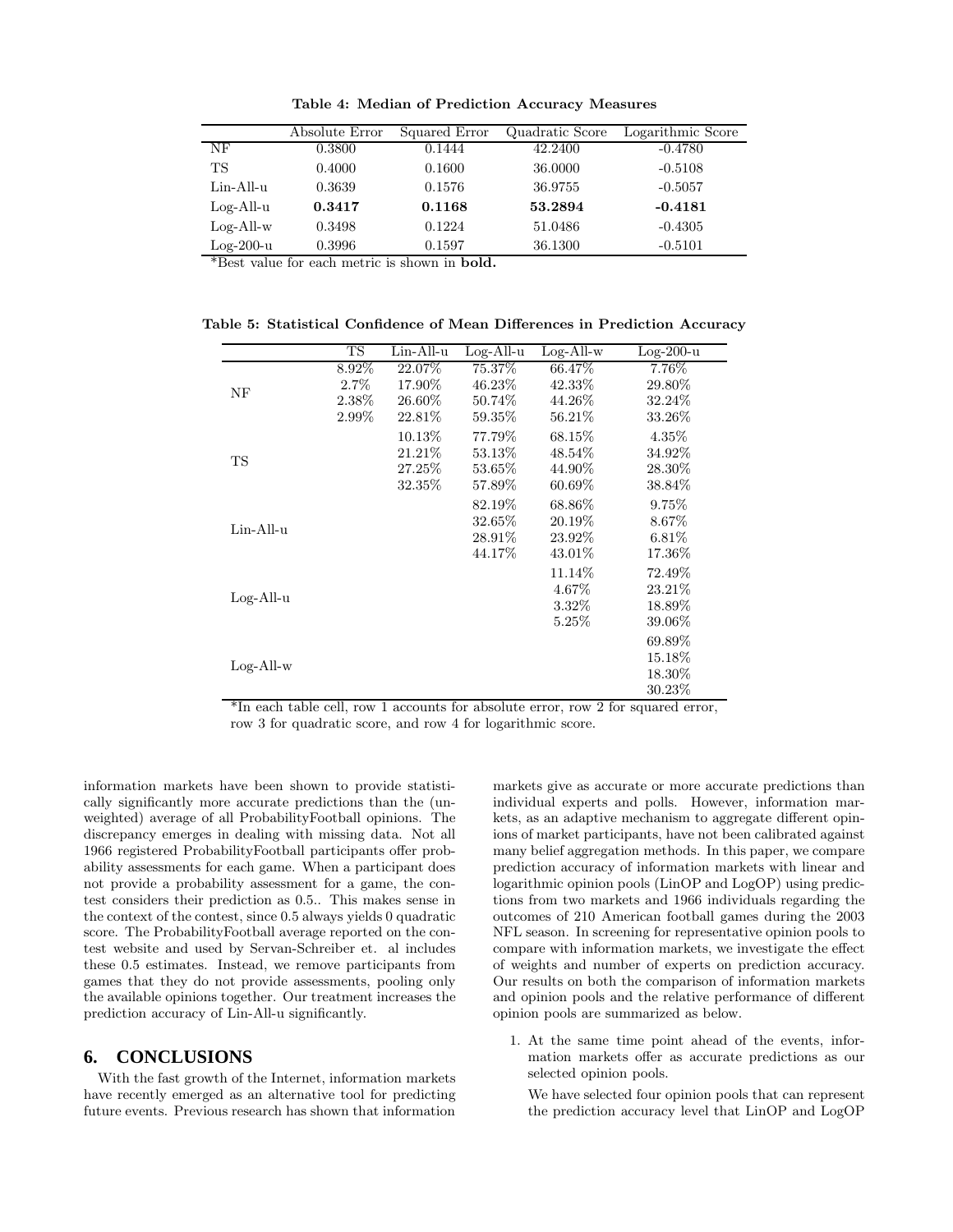|             | <b>TS</b> | Lin-All-u           | $Log-All-u$ | $Log-All-w$ | $Log-200-u$ |
|-------------|-----------|---------------------|-------------|-------------|-------------|
|             | 48.85%    | $47.\overline{3\%}$ | 84.8%       | 77.9%       | 65.36%      |
| NF          | 42.71%    | 47.8%               | 85.78%      | 76.32%      | 67.57%      |
|             | $45.26\%$ | 44.55%              | 85.27\%     | 75.65%      | 66.75%      |
|             | 44.89%    | 46.04%              | 84.43\%     | 77.16%      | 64.78%      |
|             |           | 5.18%               | 94.83%      | 94.31%      | $0\%$       |
|             |           | 5.05%               | 93.20\%     | $90.95\%$   | $0\%$       |
| TS          |           | 5.37%               | 92.08\%     | 92.53%      | $0\%$       |
|             |           | 7.41%               | $95.62\%$   | 91.09%      | $0\%$       |
|             |           |                     | 95.11\%     | 91.37%      | 7.31%       |
| $Lin-All-u$ |           |                     | 94.47\%     | 89.56%      | 8.29\%      |
|             |           |                     | 96.10\%     | 92.69%      | $9.84\%$    |
|             |           |                     | 95.45%      | $95.12\%$   | 7.79%       |
|             |           |                     |             | 23.47%      | 95.89%      |
|             |           |                     |             | 23.68%      | 92.68\%     |
| $Log-All-u$ |           |                     |             | 26.68\%     | 93.85%      |
|             |           |                     |             | 22.47%      | 96.42\%     |
|             |           |                     |             |             | $91.3\%$    |
|             |           |                     |             |             | 90.13%      |
| $Log-All-w$ |           |                     |             |             | 91.4\%      |
|             |           |                     |             |             | $90.37\%$   |

**Table 6: Statistical Confidence of Median Differences in Prediction Accuracy**

\*In each table cell, row 1 accounts for absolute error, row 2 for squared error, row 3 for quadratic score, and row 4 for logarithmic score.

\*Confidence above 95% is shown in **bold.**

can achieve. With all four performance metrics, our two information markets obtain similar prediction accuracy as the four opinion pools. This is different from the result of Servan-Schreiber et al. [34] due to differences in dealing with missing expert opinion data.

2. The arithmetic average of all opinions (Lin-All-u) is a simple, robust, and efficient opinion pool.

Simply averaging across all experts seems resulting in better predictions than individual opinions and opinion pools with a few experts. It is quite robust in the sense that even if the included individual predictions are less accurate, averaging over all opinions still gives better (or equally good) predictions.

3. Weighting expert opinions according to past performance does not seem to significantly improve prediction accuracy of either LinOP or LogOP.

Comparing performance-weighted opinion pools with equally weighted opinion pools, we do not observe much difference in terms of prediction accuracy. Since we only use one performance-weighting method, calculating the weights according to past accumulated quadratic score that participants earned, this might due to the weighting method we chose.

- 4. LogOP yields bolder predictions than LinOP.
- LogOP yields predictions that are closer to the extremes, 0 or 1.

An information markets is a self-organizing mechanism for aggregating information and making predictions. Compared with opinion pools, it is less constrained by space and time, and can eliminate the efforts to identify experts

and decide belief aggregation methods. But the advantages do not compromise their prediction accuracy to any extent. On the contrary, information markets can provide real-time predictions, which are hardly achievable through resorting to experts. In the future, we are interested in further exploring:

*•* Performance comparison of information markets with other opinion pools and mathematical aggregation procedures.

In this paper, we only compare information markets with two simple opinion pools, linear and logarithmic. It will be meaningful to investigate their relative prediction accuracy with other belief aggregation methods such as Bayesian approaches. There are also a number of theoretical expert algorithms with proven worst-case performance bounds [10] whose average-case or practical performance would be instructive to investigate.

*•* Whether defining expertise more narrowly can improve predictions of opinion pools.

In our analysis, we broadly treat participants of the ProbabilityFootball contest as experts in all games. If we define expertise more narrowly, selecting experts in certain football teams to predict games involving these teams, will the predictions of opinion pools be more accurate?

*•* The possibility of combining information markets with other forecasting methods to achieve better prediction accuracy.

It is worthy of more attention whether information markets, as an alternative forecasting method, can be